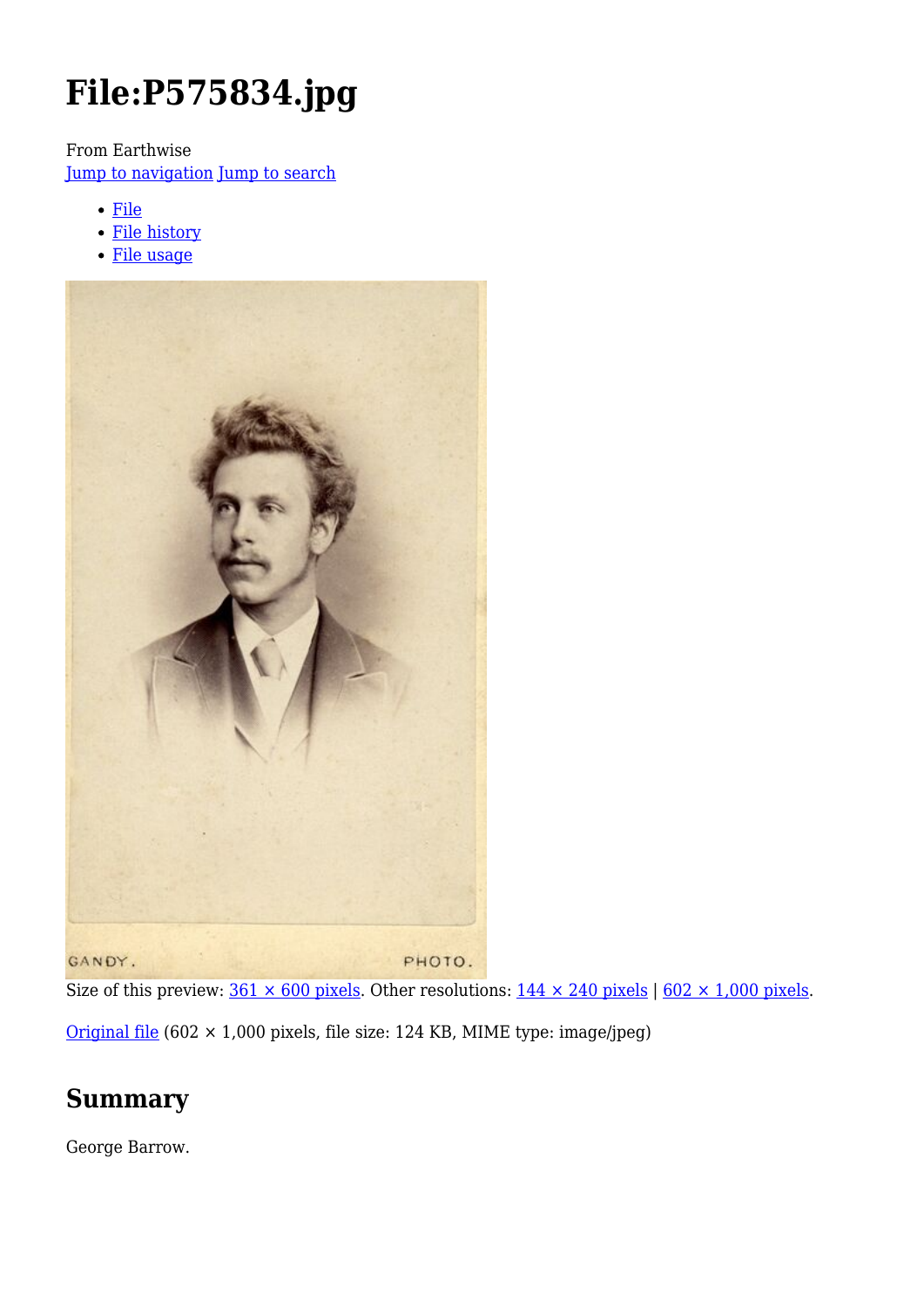# **Licencing**

Download of 1000 x 1000 pixel images is free for all non-commercial use - all we ask in return is for you to acknowledge BGS when using our images. Click our Terms and Conditions link below for information on acknowledgement text, and to find out about using our images commercially.

#### **Copyright**

The images featured on this site unless otherwise indicated are copyright material of the UK Research and Innovation (UKRI), of which the British Geological Survey is a component body. The British Geological Survey encourages the use of its material in promoting geological and environmental sciences. The images may be reproduced free of charge for any non-commercial use in any format or medium provided they are reproduced accurately and not used in a misleading or derogatory context. Where any images on this site are being republished or copied to others, the source of the material must be identified and the copyright status acknowledged. The permission to reproduce UKRI protected material does not extend to any images on this site which are identified as being the copyright of a third party. Authorisation to reproduce such material must be obtained from the copyright holders concerned.

#### **Non-commercial Use**

Use of the images downloaded from this site and reproduced digitally or otherwise may only be used for non-commercial purposes, which are:-

- Private study or research for a non-commercial purpose
- Education for teaching, preparation and examination purposes

When using the images please credit 'British Geological Survey' and include the catalogue reference ('P Number') of the item to allow others to access the original image or document. Noncommercial users of the images from this site are restricted to downloading no more than 30 images, without seeking further permission from [enquiries@bgs.ac.uk](mailto:enquiries@bgs.ac.uk)

#### **Commercial Use**

For commercial use of these images for which higher resolution images are available, individual permissions and/or licences arrangements should be agreed by contacting [enquiries@bgs.ac.uk](mailto:enquiries@bgs.ac.uk) Commercial use will include publications in books (including educational books), newspapers, journals, magazines, CDs and DVDs, etc, where a cover charge is applied; broadcasts on TV, film and theatre; and display in trade fairs, galleries, etc. If you are in doubt as to whether your intended use is commercial, please contact [enquiries@bgs.ac.uk](mailto:enquiries@bgs.ac.uk)

#### **Warranty**

Use of the images downloaded from this site is at the users own risk. UKRI gives no warranty as to the quality of the images or the medium on which they are provided or their suitability for any use.

#### **Ordnance Survey topography**

Maps and diagrams in Earthwise use topography based on Ordnance Survey mapping. The National Grid and other Ordnance Survey data ©Crown Copyright and database rights 2015. Ordnance Survey Licence No. 100021290 EUL.

# **File history**

Click on a date/time to view the file as it appeared at that time.



You cannot overwrite this file.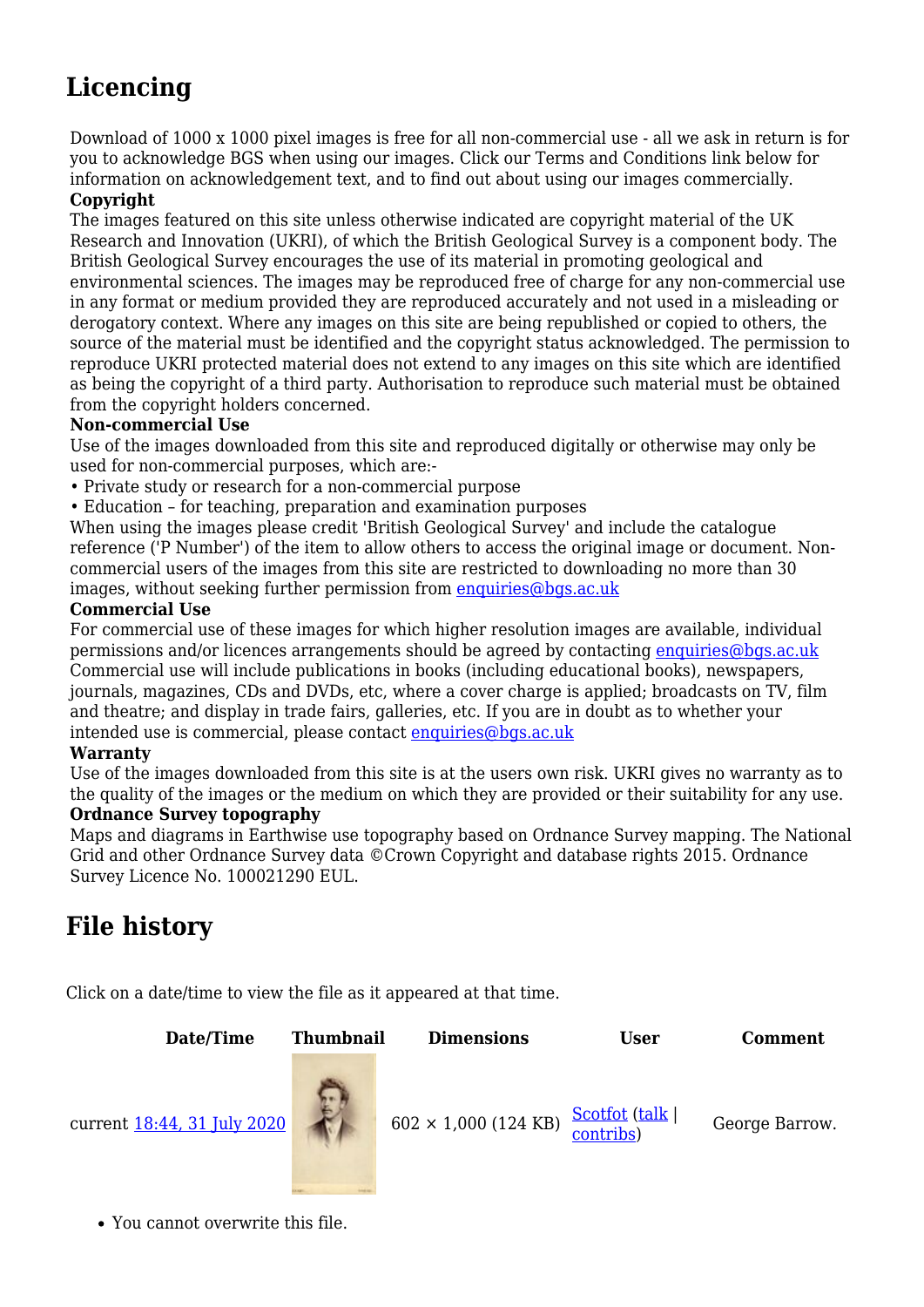# **File usage**

The following page links to this file:

[George Barrow](http://earthwise.bgs.ac.uk/index.php/George_Barrow)

Retrieved from ['http://earthwise.bgs.ac.uk/index.php?title=File:P575834.jpg&oldid=47133](http://earthwise.bgs.ac.uk/index.php?title=File:P575834.jpg&oldid=47133)' [Category](http://earthwise.bgs.ac.uk/index.php/Special:Categories):

[License tags](http://earthwise.bgs.ac.uk/index.php/Category:License_tags)

# **Navigation menu**

### **Personal tools**

- Not logged in
- [Talk](http://earthwise.bgs.ac.uk/index.php/Special:MyTalk)
- [Contributions](http://earthwise.bgs.ac.uk/index.php/Special:MyContributions)
- [Log in](http://earthwise.bgs.ac.uk/index.php?title=Special:UserLogin&returnto=File%3AP575834.jpg&returntoquery=action%3Dmpdf)
- [Request account](http://earthwise.bgs.ac.uk/index.php/Special:RequestAccount)

### **Namespaces**

- [File](http://earthwise.bgs.ac.uk/index.php/File:P575834.jpg)
- [Discussion](http://earthwise.bgs.ac.uk/index.php?title=File_talk:P575834.jpg&action=edit&redlink=1)

 $\Box$ 

### **Variants**

### **Views**

- [Read](http://earthwise.bgs.ac.uk/index.php/File:P575834.jpg)
- [Edit](http://earthwise.bgs.ac.uk/index.php?title=File:P575834.jpg&action=edit)
- [View history](http://earthwise.bgs.ac.uk/index.php?title=File:P575834.jpg&action=history)
- [PDF Export](http://earthwise.bgs.ac.uk/index.php?title=File:P575834.jpg&action=mpdf)

 $\overline{\phantom{a}}$ 

### **More**

### **Search**

Search Go

### **Navigation**

• [Main page](http://earthwise.bgs.ac.uk/index.php/Main_Page)